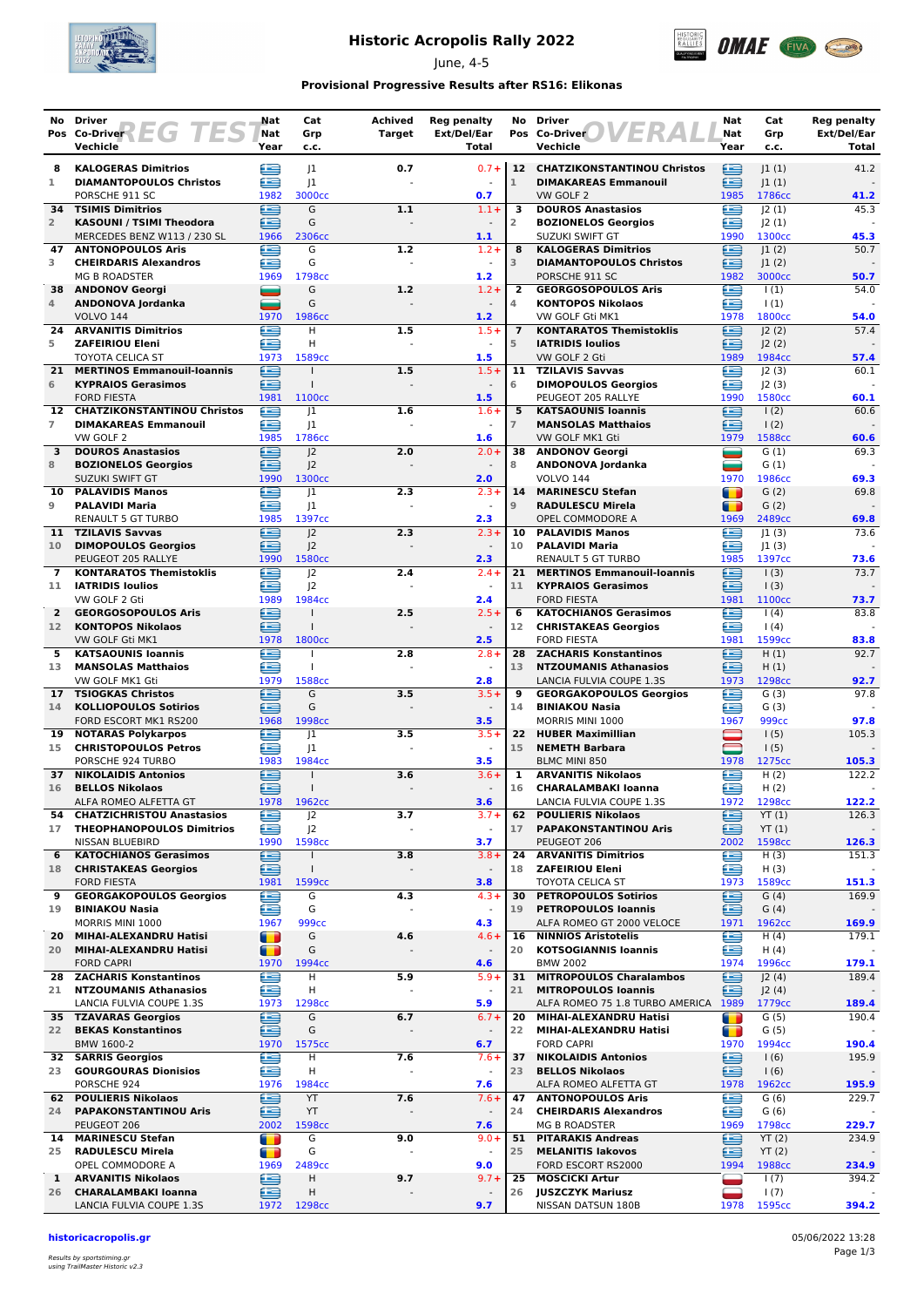

## **Historic Acropolis Rally 2022**

June, 4-5



### **Provisional Progressive Results after RS16: Elikonas**

|           | No Driver                                                            | Nat         | Cat                                  | <b>Achived</b> | <b>Reg penalty</b>               | No       | <b>Driver</b>                                                        | Nat         | Cat                        | Reg penalty          |
|-----------|----------------------------------------------------------------------|-------------|--------------------------------------|----------------|----------------------------------|----------|----------------------------------------------------------------------|-------------|----------------------------|----------------------|
|           | EGH<br>Pos Co-Driver<br>Vechicle                                     | Nat<br>Year | Grp<br>c.c.                          | Target         | Ext/Del/Ear<br>Total             |          | ERA<br>Pos Co-Driver<br>Vechicle                                     | Nat<br>Year | Grp<br>c.c.                | Ext/Del/Ear<br>Total |
| 16        | <b>NINNIOS Aristotelis</b>                                           | ≘           | н                                    | 10.4           | $10.4 +$                         | 40       | <b>NTOULIAS Leonidas</b>                                             | ∈           | G(7)                       | 457.5                |
| 27        | <b>KOTSOGIANNIS Ioannis</b>                                          | æ           | H                                    |                |                                  | 27       | <b>NTOULIAS Michail</b>                                              | £           | G(7)                       |                      |
|           | <b>BMW 2002</b>                                                      | 1974        | 1996cc                               |                | 10.4                             |          | TOYOTA COROLLA KE20                                                  | 1970        | 1166cc                     | 457.5                |
| 61<br>28  | <b>BENOS Aggelos</b><br><b>BENOS Panos</b>                           | £<br>œ      | YT<br>YT                             | 11.5           | $11.5+$                          | 28       | <b>32 SARRIS Georgios</b><br><b>GOURGOURAS Dionisios</b>             | ≘<br>£      | H(5)<br>H(5)               | 461.4                |
|           | ALFA ROMEO SPIDER S4                                                 | 1992        | 1962cc                               |                | 11.5                             |          | PORSCHE 924                                                          | 1976        | 1984cc                     | 461.4                |
| 22        | <b>HUBER Maximillian</b>                                             |             |                                      | 11.7           | $11.7+$                          | 33       | <b>PAPADAKIS Ilias</b>                                               | £           | G(8)                       | 472.9                |
| 29        | <b>NEMETH Barbara</b><br>BLMC MINI 850                               | 1978        | $\mathbf{I}$<br>1275cc               |                | $\omega$<br>11.7                 | 29       | <b>PAPADAKI Virginia</b><br>PORSCHE 911 T TARGA                      | ≘<br>1971   | G(8)<br>2195cc             | 472.9                |
| 51        | <b>PITARAKIS Andreas</b>                                             | ∈           | YT                                   | 12.6           | $12.6+$                          | 29       | <b>ROGERS Neil</b>                                                   | n           | E(1)                       | 509.5                |
| 30        | <b>MELANITIS lakovos</b>                                             | £           | YT                                   |                |                                  | 30       | <b>Giorgos Dagres</b>                                                | ∈           | E(1)                       |                      |
| 25        | FORD ESCORT RS2000<br><b>MOSCICKI Artur</b>                          | 1994        | 1988cc                               | 16.2           | 12.6<br>$16.2 +$                 | 61       | <b>LANCIA APPIA S3</b>                                               | 1961<br>£   | 1091cc<br>YT(3)            | 509.5<br>539.7       |
|           | 31 JUSZCZYK Mariusz                                                  | <b>g</b>    | $\mathbf{I}$                         |                | $\omega$                         | 31       | <b>BENOS Aggelos</b><br><b>BENOS Panos</b>                           | £           | YT(3)                      |                      |
|           | NISSAN DATSUN 180B                                                   | 1978        | 1595cc                               |                | 16.2                             |          | ALFA ROMEO SPIDER S4                                                 | 1992        | 1962cc                     | 539.7                |
| 32        | <b>39 PITARAKIS Georgios</b>                                         | æ<br>£      | 1<br> 1                              | 18.7           | $18.7 +$<br>$\blacksquare$       | 54<br>32 | <b>CHATZICHRISTOU Anastasios</b><br><b>THEOPHANOPOULOS Dimitrios</b> | £<br>œ      | J2(5)                      | 555.7                |
|           | <b>MELANITIS Ilias</b><br>FORD ESCORT RS1600i                        | 1985        | 1587cc                               |                | 18.7                             |          | NISSAN BLUEBIRD                                                      | 1990        | J2(5)<br>1598cc            | 555.7                |
| 33        | <b>PAPADAKIS Ilias</b>                                               | ≘           | G                                    | 19.0           | $19.0+$                          | 56       | <b>PSACHOS Dimitrios</b>                                             | ≘           | H(6)                       | 588.1                |
| 33        | <b>PAPADAKI Virginia</b>                                             | £           | G<br>2195cc                          |                | 19.0                             | 33       | <b>POLITIS Ioannis</b>                                               | ∈           | H(6)                       |                      |
|           | PORSCHE 911 T TARGA<br><b>49 VYTOGIANNIS Georgios</b>                | 1971<br>≘   | 2                                    | 20.4           | $20.4 +$                         |          | FIAT 128 RALLY<br>35 TZAVARAS Georgios                               | 1973<br>œ   | 1301cc<br>G(9)             | 588.1<br>700.9       |
|           | 34 VYTOGIANNIS Nikolaos                                              | æ           | J <sup>2</sup>                       |                |                                  | 34       | <b>BEKAS Konstantinos</b>                                            | œ           | G(9)                       |                      |
|           | PORSCHE 911                                                          | 1988        | 3125cc                               |                | 20.4                             |          | BMW 1600-2                                                           | 1970        | 1575cc                     | 700.9                |
| 30<br>35  | <b>PETROPOULOS Sotirios</b><br><b>PETROPOULOS loannis</b>            | ⋐<br>£      | G<br>G                               | 21.9           | $21.9+$<br>$\blacksquare$        | 55<br>35 | <b>SAKELARIADIS Georgios</b><br><b>GENERALIS Nikolaos</b>            | ∈<br>≘      | J2(6)<br> 2(6)             | 740.5                |
|           | ALFA ROMEO GT 2000 VELOCE                                            | 1971        | 1962cc                               |                | 21.9                             |          | TOYOTA COROLLA 1.6 Gti                                               | 1989        | 1587cc                     | 740.5                |
|           | <b>56 PSACHOS Dimitrios</b>                                          | œ           | H                                    | 23.1           | $23.1 +$                         | 57       | <b>MORAITIS Nikolaos</b>                                             | œ           | $\frac{1(8)}{2}$           | 769.6                |
| 36        | <b>POLITIS Ioannis</b><br>FIAT 128 RALLY                             | ఆ<br>1973   | H<br>1301cc                          |                | 23.1                             | 36       | <b>CHATZIKONSTANTINOU loannis</b><br>LADA BA3 2101                   | £<br>1979   | $\frac{1(8)}{2}$<br>1198cc | 769.6                |
| 31        | <b>MITROPOULOS Charalambos</b>                                       | £           | 2                                    | 26.5           | $26.5+$                          | 19       | <b>NOTARAS Polykarpos</b>                                            | £           | 1(4)                       | 858.3                |
| 37        | <b>MITROPOULOS Ioannis</b>                                           | œ           | 2                                    |                | $\sim$                           | 37       | <b>CHRISTOPOULOS Petros</b>                                          | ≘           | J1(4)                      |                      |
| 55        | ALFA ROMEO 75 1.8 TURBO AMERICA 1989<br><b>SAKELARIADIS Georgios</b> | ∈           | 1779 <sub>cc</sub><br>J <sub>2</sub> | 30.4           | 26.5<br>$30.4 +$                 | 43       | PORSCHE 924 TURBO<br><b>VLACHOS Christos</b>                         | 1983<br>€   | 1984cc<br>E(2)             | 858.3<br>946.7       |
| 38        | <b>GENERALIS Nikolaos</b>                                            | æ           | J <sub>2</sub>                       |                |                                  | 38       | PETROPOULOU Effrosyni                                                | œ           | E(2)                       |                      |
|           | TOYOTA COROLLA 1.6 Gti                                               | 1989        | 1587cc                               |                | 30.4                             |          | ALFA ROMEO GIULIETTA 750 SPIDER                                      | 1960        | 1290cc                     | 946.7                |
| 43<br>39  | <b>VLACHOS Christos</b><br>PETROPOULOU Effrosyni                     | œ<br>£      | E<br>E                               | 31.6           | $31.6+$                          | 46<br>39 | <b>BALANOU Elisavet</b><br>PAPAIOANNOU AIKATERINI                    | £<br>⋐      | G(10)<br>G(10)             | 1125.3               |
|           | ALFA ROMEO GIULIETTA 750 SPIDER                                      | 1960        | 1290cc                               |                | 31.6                             |          | <b>VW 1500</b>                                                       | 1969        | 1495cc                     | 1125.3               |
| 41        | <b>PETROU Eleftherios</b>                                            | £           | Н                                    | 31.8           | $31.8+$                          |          | 34 TSIMIS Dimitrios                                                  | œ           | G(11)                      | 1153.1               |
| 40        | <b>DIMAKOPOULOS Konstantinos</b><br>ALFA ROMEO ALFETTA GT            | £<br>1976   | H<br>1779 <sub>cc</sub>              |                | $\sim$<br>31.8                   | 40       | KASOUNI / TSIMI Theodora<br>MERCEDES BENZ W113 / 230 SL              | £<br>1966   | G(11)<br>2306cc            | 1153.1               |
| 58        | <b>KOSMAS Aristotelis</b>                                            | œ           | 1                                    | 46.3           | $46.3+$                          | 58       | <b>KOSMAS Aristotelis</b>                                            | e           | 1(5)                       | 1183.3               |
| 41        | <b>KONTOS Stefanos</b>                                               | æ           | 1                                    |                | $\blacksquare$                   | 41       | <b>KONTOS Stefanos</b>                                               | £           | 1(5)                       |                      |
| 40        | MERCEDES BENZ 500 SEC<br><b>NTOULIAS Leonidas</b>                    | 1984<br>€   | 4973cc<br>G                          | 56.5           | 46.3<br>$56.5+$                  | 17       | MERCEDES BENZ 500 SEC<br><b>TSIOGKAS Christos</b>                    | 1984<br>≘   | 4973cc<br>G(12)            | 1183.3<br>1212.6     |
| 42        | <b>NTOULIAS Michail</b>                                              | ≘           | G                                    |                |                                  | 42       | <b>KOLLIOPOULOS Sotirios</b>                                         | Œ           | G(12)                      |                      |
|           | <b>TOYOTA COROLLA KE20</b>                                           | 1970        | 1166cc                               |                | 56.5                             |          | FORD ESCORT MK1 RS200                                                | 1968        | 1998cc                     | 1212.6               |
| 53<br>43  | <b>ANDRIOPOULOS Miltiadis</b><br><b>DONTA Ismini-Niki</b>            | ∈<br>£      | J2<br>J <sub>2</sub>                 | 1:13.9         | $73.9+$<br>$\blacksquare$        | 59<br>43 | <b>KARAMPELAS Ilias</b><br><b>CHASIOTIS Fanis</b>                    | ⋐<br>∈      | G(13)<br>G(13)             | 1350.2               |
|           | TOYOTA COROLLA AE92                                                  | 1989        | 1598cc                               |                | 73.9                             |          | VW 1200                                                              | 1967        | 1192cc                     | 1350.2               |
| 27        | <b>TSEKERIS Alexandros</b>                                           | €           | G                                    | 1:22.1         | $82.1 +$                         | 27       | <b>TSEKERIS Alexandros</b>                                           | œ           | G(14)                      | 1369.9               |
| 44        | <b>AFENTAKIS Gerasimos</b><br>BMW 1600-2                             | ⊟<br>1969   | G<br>1575cc                          |                | $\overline{\phantom{a}}$<br>82.1 | 44       | <b>AFENTAKIS Gerasimos</b><br>BMW 1600-2                             | ≘<br>1969   | G(14)<br>1575cc            | 1369.9               |
| 59        | <b>KARAMPELAS Ilias</b>                                              | ⋐           | G                                    | 1:31.8         | $91.8 +$                         | 41       | <b>PETROU Eleftherios</b>                                            | e           | H(7)                       | 1420.0               |
| 45        | <b>CHASIOTIS Fanis</b>                                               | ≘           | G                                    |                | $\overline{\phantom{a}}$         | 45       | <b>DIMAKOPOULOS Konstantinos</b>                                     | ∈           | H(7)                       |                      |
| 46        | VW 1200<br><b>BALANOU Elisavet</b>                                   | 1967<br>£   | 1192cc<br>G                          | 1:38.9         | 91.8<br>$98.9+$                  | 39       | ALFA ROMEO ALFETTA GT<br><b>PITARAKIS Georgios</b>                   | 1976<br>Œ   | 1779cc<br>J1(6)            | 1420.0<br>1635.7     |
| 46        | PAPAIOANNOU AIKATERINI                                               | ≘           | G                                    |                | $\overline{\phantom{a}}$         | 46       | <b>MELANITIS Ilias</b>                                               | œ           | J1(6)                      |                      |
|           | <b>VW 1500</b>                                                       | 1969        | 1495cc                               |                | 98.9                             |          | FORD ESCORT RS1600i                                                  | 1985        | 1587cc                     | 1635.7               |
| 29.<br>47 | <b>ROGERS Neil</b><br><b>Giorgos Dagres</b>                          | O<br>≘      | Ε<br>E                               | 3:04.7         | $184.7+$                         | 49<br>47 | <b>VYTOGIANNIS Georgios</b><br><b>VYTOGIANNIS Nikolaos</b>           | e<br>ఆ      | J2(7)<br>J2(7)             | 1786.2               |
|           | LANCIA APPIA S3                                                      | 1961        | 1091cc                               |                | 184.7                            |          | PORSCHE 911                                                          | 1988        | 3125cc                     | 1786.2               |
|           | 36 KOLAITIS Spyridon                                                 | ⊜           | Н                                    | 3:20.5         | $200.5+$                         | 53       | <b>ANDRIOPOULOS Miltiadis</b>                                        | œ           | J2(8)                      | 1953.6               |
| 48        | <b>PAVLAKIS Emmanouil</b><br><b>BMW 2002</b>                         | £<br>1974   | н<br>1990 <sub>cc</sub>              |                | 200.5                            | 48       | <b>DONTA Ismini-Niki</b><br>TOYOTA COROLLA AE92                      | œ<br>1989   | J2 (8)<br>1598cc           | 1953.6               |
| 72        | <b>DIMITRAKOPOULOS Antonis</b>                                       | œ           | mF                                   | 3:57.2         | $237.2+$                         |          | 36 KOLAITIS Spyridon                                                 | €           | H(8)                       | 2145.2               |
| 49        |                                                                      |             | Moto                                 |                | $\blacksquare$                   | 49       | <b>PAVLAKIS Emmanouil</b>                                            | ≘           | H(8)                       |                      |
|           | <b>BMW R50/2</b><br>23 BIRINYI Gyorgy                                | 1962        | <b>500cc</b><br>J <sub>1</sub>       | 4:45.0         | 237.2<br>$285.0+$                | 26       | <b>BMW 2002</b><br><b>PAPANDREOU Dimitrios</b>                       | 1974<br>£   | 1990 <sub>cc</sub><br>H(9) | 2145.2<br>2279.5     |
| 50        | <b>ELEK Peter</b>                                                    |             | J <sub>1</sub>                       |                | $\overline{\phantom{a}}$         | 50       | <b>LOUVARIS Konstantinos</b>                                         | œ           | H(9)                       |                      |
|           | TRABANT 601                                                          | 1985        | <b>690cc</b>                         |                | 285.0                            |          | BMW E21                                                              | 1976        | 1575cc                     | 2279.5               |
| 57<br>51  | <b>MORAITIS Nikolaos</b><br><b>CHATZIKONSTANTINOU loannis</b>        | G<br>₩      | $\mathbf{I}$                         | 6:29.5         | $389.5+$<br>$\blacksquare$       | 42<br>51 | <b>LAGIOS Miltiadis</b><br><b>KOUTSIS Ioannis</b>                    | €<br>∈      | E(3)<br>E(3)               | 2661.6               |
|           | LADA BA3 2101                                                        | 1979        | 1198 <sub>cc</sub>                   |                | 389.5                            |          | MERCEDES BENZ W191 / 170DS                                           | 1953        | 1783cc                     | 2661.6               |
| 77        | <b>CHRISTOGIANNOULAS Stefanos</b>                                    | ⊟           | mH                                   | 8:59.3         | $539.3+$                         |          | 15 VOUDOURIS Stylianos                                               | €           | G(15)                      | 3655.0               |
| 52        | <b>BMW R100/GS</b>                                                   | 1982        | Moto<br>1000cc                       |                | 539.3                            | 52       | <b>REKKAS Antonios</b><br>ALFA ROMEO GT 1300 JUNIOR                  | £<br>1969   | G(15)<br>1290cc            | 3655.0               |
|           |                                                                      |             |                                      |                |                                  |          |                                                                      |             |                            |                      |

**historicacropolis.gr** 05/06/2022 13:28

Results by sportstiming.gr using TrailMaster Historic v2.3